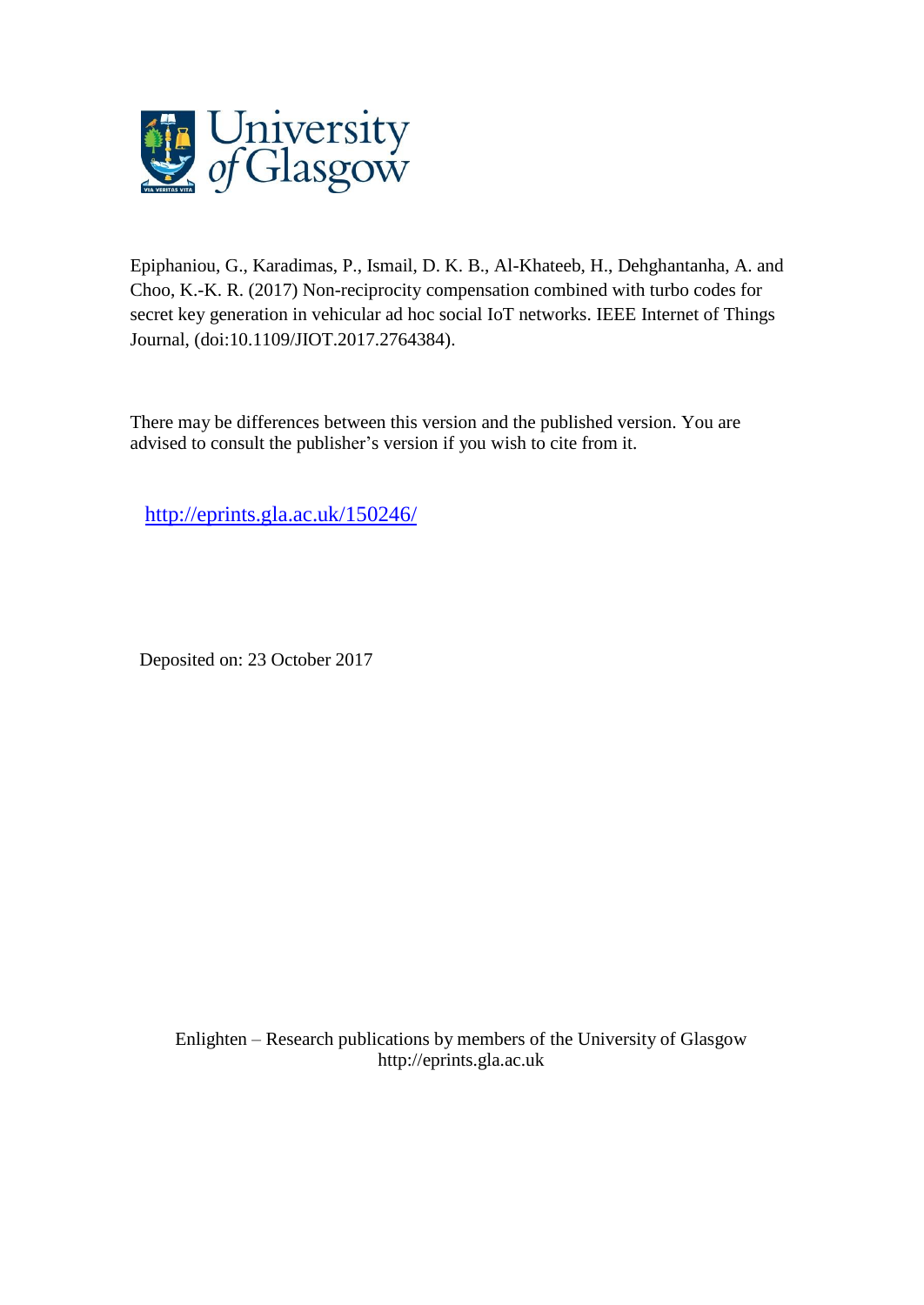# Non-Reciprocity Compensation Combined with Turbo Codes for Secret Key Generation in Vehicular Ad Hoc Social IoT Networks

Gregory Epiphaniou, *Member, IEEE* Petros Karadimas, *Member, IEEE* Dhouha Kbaier Ben Ismail, Haider Al-Khateeb, Ali Dehghantanha, *Senior Member, IEEE* Kim-Kwang Raymond Choo, *Senior Member, IEEE*

**Abstract**—The physical attributes of the dynamic vehicle-to-vehicle (V2V) propagation channel can be utilised for the generation of highly random and symmetric cryptographic keys. However, in a physical-layer key agreement scheme, non-reciprocity due to inherent channel noise and hardware impairments can propagate bit disagreements. This has to be addressed prior to the symmetric key generation which is inherently important in social Internet of Things (IoT) networks, including in adversarial settings (e.g. battlefields). In this paper, we parametrically incorporate temporal variability attributes, such as three-dimensional (3D) scattering and scatterers' mobility. Accordingly, this is the first work to incorporate such features into the key generation process by combining non-reciprocity compensation with turbo codes. Preliminary results indicate a significant improvement when using Turbo Codes in bit mismatch rate (BMR) and key generation rate (KGR) in comparison to sample indexing techniques.

**Index Terms**—Turbo codes, Social IoT Networks, Secret Bit Extraction, Key Generation Rate, Internet of Military Things, Internet of Battlefield Things.

✦

# **1 INTRODUCTION**

CONVENTIONAL cryptographic solutions in wireless<br>communications generate shared secrets using pre-<br>computational techniques or asymmetric cryptographic pro-ONVENTIONAL cryptographic solutions in wireless communications generate shared secrets using pretocols [1]. However, the challenges of generating such secret keys are compounded due to other competing requirements such as energy efficiency, and the need to minimize computational complexity and processing-communication overhead, particularly in autonomous communication of Internet of Things (IoT) nodes and social IoT networks [2]. In recent literature, there have been efforts to extend data sharing for different types of traffic in vehicle-tovehicle (V2V) communications, in both civilian and military context (e.g. Internet of Military Things and Internet of Battlefield Things) [3]. Human social network infrastructures and subscription services are now available to sensors, where the establishment and exploitation of social relationships among them is completely transparent to the users or their owners [4], [5]. This necessitates the re-design of existing data networks, based on a new network paradigm to maximise security and reliability. However, these are challenging issues due to vehicle mobility in Vehicular Ad

Hoc Networks (VANETs). Unsurprisingly, smart vehicles are the objects of SIoT interactions building relationships to enhance the driving knowledge and provide a wider range of the services to the drivers.

Existing cryptographic solutions are designed independently to the physical properties of the network in which they are applied. This has initiated research activities in the area of fast and efficient key generation algorithms based on physical layer characteristics, such as those based on broad Received Signal Strength (RSS) and frequency selectivity [6], [7], [8]. In these approaches, the wireless channel acts as a medium to increase key generation rate, cryptanalysis resilience, and quality of keys generated between end points due to the inherent stochastic nature of wireless propagation channels [9]. In addition, the ability to generate cryptographic keys using these approaches removes the reliance on higher-layer encryption protocols. These "channel-based key" extraction approaches seek to exploit the physical properties of wireless channels, such as reciprocity and temporal/spatial variability, in an attempt to provide the necessary randomness for symmetric key generation [10], [11].

In a typical VANET environment, the wireless links between nodes and co-existent adversaries experience uncorrelated channel attributes. Therefore, these channels can offer a certain degree of confidentiality during the key generation process between parties. Thus, this reduces computational complexity and eases key management. Secret key information is usually generated from one or more channel characteristics as part of the signal quantisation phase. However, the process to determine appropriate channel metrics to characterise a unique wireless channel still remains a challenging and complex domain of scientific inquiry [12], [13].

*G. Epiphaniou is with the Wolverhampton Cyber Research Institute, School of Mathematics and Computer Science, University of Wolverhampton, UK (email:g.epiphaniou@wlv.ac.uk)*

*P. Karadimas is with the School of Engineering, University of Glasgow, Scotland, (e-mail:Petros.Karadimas@glasgow.ac.uk)*

*D. Kbaier and H. Al-Khateeb are with the School of Computer Science and Technology, University of Bedfordshire, UK (e-mail:Haider.Al-Khateeb@beds.ac.uk, dhouha.kbaier@beds.ac.uk)*

*A. Dehghantanha is the School of Computer Science and Engineering, The University of Salford, UK (e-mail: A.Dehghantanha@Salford.ac.uk)*

*K.-K. R. Choo, is with both Department of Information Systems and Cyber Security and Department of Electrical and Computer Engineering, University of Texas at San Antonio, San Antonio, TX 78249, USA (e-mail: raymond.choo@fulbrightmail.org)*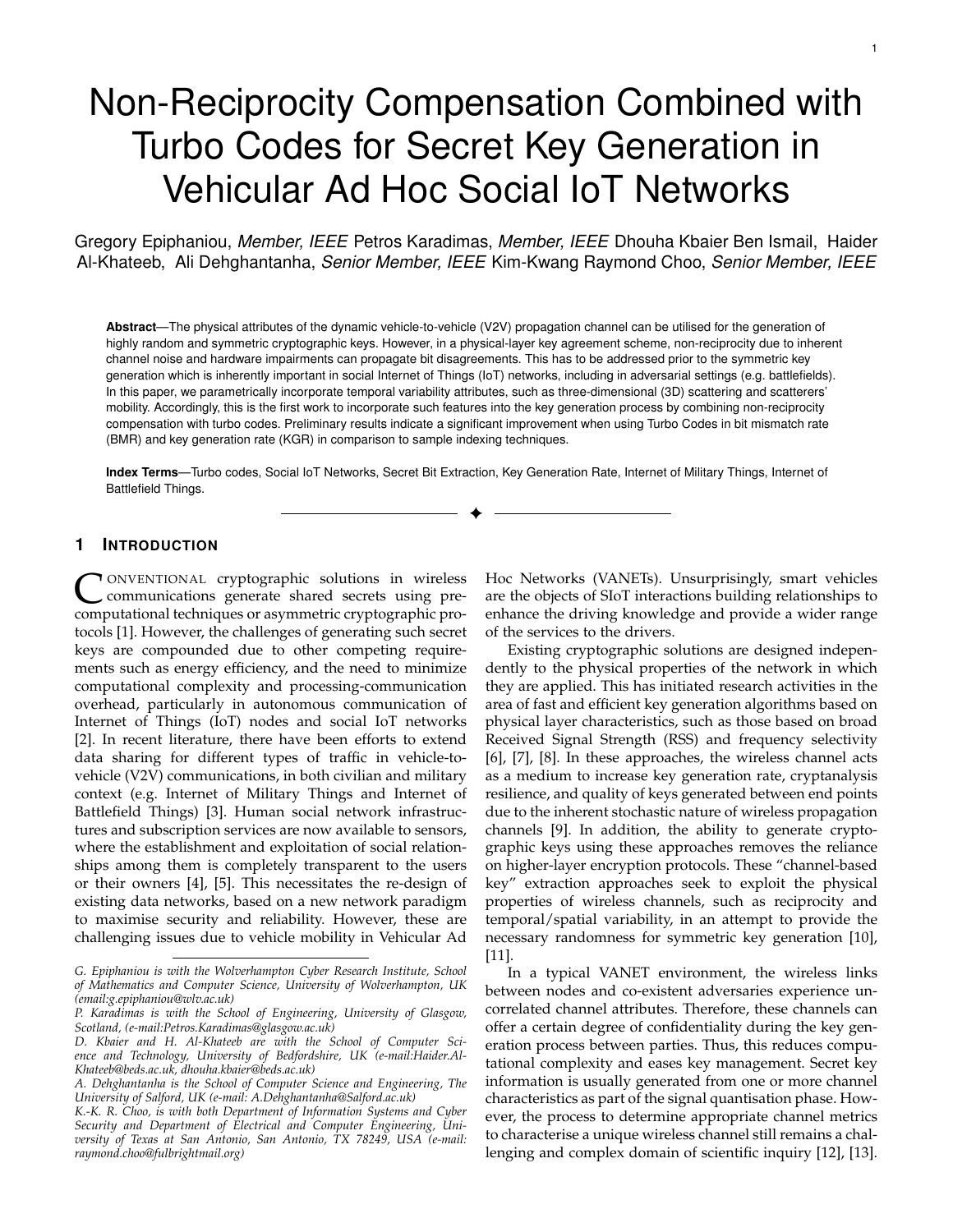

Fig. 1. Vehicular Networking Architecture

A trade-off also exists between quantisation performance and selection of thresholds with a direct impact (positive or negative) to the key generation rate. The unification of the shared secret key must also adhere to error correction principles and valid processes around privacy enhancement techniques in order to minimise information leakage during message exchanges. This process assures symmetric operation between peers and confidentiality by minimising information exchange during the process of correcting bit mismatch between transceivers. This is especially important in social IoT networks, due to the autonomous nature of the nodes exchanging private information.

This paper is the first attempt in the literature to incorporate all essential V2V communication characteristics, such as three-dimensional (3D) multipath propagation and surrounding scatterers' mobility (i.e. other vehicles), in the key generation process. Our key generation technique can be used to establish secure communication channels within ad hoc social vehicular networks. We employ the comprehensive parametric stochastic V2V channel model presented in [14] to synthetically generate the receiver's channel response (Bob's channel), where the transmitter's response arises after applying the non-reciprocity compensation technique presented in [15]. After the necessary thresholding is used to allocate bits according to designated signal levels, we apply turbo coding (TC) techniques for information reconciliation. At the time of this research, this is the first application of TC techniques in such a setting (V2V channels with parametric 3D multipath propagation and scatterers' mobility). We report significant improvement in certain key performance indicators (KPIs), in comparison to existing standard indexing technique described in [16]. To ensure a fair comparison, the particular indexing technique was again applied in conjunction with the non-reciprocity compensation technique in [15]. More specifically, the key generation rate (KGR) and bit mismatch rate (BMR) are significantly improved when combining both non-reciprocity compensation and TCs in our work.

The rest of this paper is structured as follows. Section 2 reviews existing works in secret key extraction focusing on error reconciliation techniques. In Section 3, we briefly

present the performance metrics employed in similar works. In Section 4, we present the adopted key generation process by applying TCs and non-reciprocity compensation in V2V communication channels incorporating 3D multipath propagation and scatterers' mobility. A comparative summary is also presented. Finally, Section 5 concludes this paper.

# **2 RELATED WORKS**

In VANETs (See Fig.1), nodes are distributed and selforganised with the majority of wireless communication carried out by on-board units (OBUs) integrated with additional services and processes running [17]. High mobility of these nodes and propagation mechanisms of vehicular channels render these environments susceptible to faster fading, multipath delay, path loss and increased Doppler frequency shift. These unique temporal and spatial properties can generate significant randomness in secret-bit extraction and key distribution because channel responses are reciprocal between two end points. Also, the prediction of randomness in these dynamic environments is more difficult than static ones due to the high entropy bits extracted in shorter time [18]. Different approaches have been published in secure key extraction protocols with different strengths and limitations with regards to entropy, secret bit extraction rate, key generation rate, number of nodes and threat models. For an exhaustive comparison of these protocols, readers are encouraged to see work in [19].

#### **2.1 Challenges in secret key generation**

The secret key information is usually generated from one or more channel characteristics as part of the signal quantisation phase, including fluctuations of signal amplitudes and channel phase [20], [21], [13]. A trade-off exists between quantisation performance and selection of thresholds with a direct impact (positive or negative) to the key generation rate, entropy and bit mismatch rate. These metrics can be affected by the time difference between channel estimates at Alice and Bob, channel decorrelation in time (channel coherence time), inherent communication noise and hardware impairments [22]. The unification of the shared secret key must also adhere to error correction principles and valid processes around privacy enhancement techniques in order to minimise information leakage during message exchanges. Specifically in V2V communications very high temporal variability takes place due to mobility of transmitter, receiver and surrounding scatterers [14], [23], [24]. Though disadvantageous for communication purposes, such temporal variability can be readily exploited in the key generation process. Signal strength variations due to dynamically changing environments have been leveraged in secret key extraction in [25], [26]. Authors have demonstrated certain degree of entropy in the key generation and exchange process under the assumption that an adversary has unbounded capacity to estimate RSS values of the packets transmitted. In [27], authors introduced a filtering technique promised to maintain entropy and improve signal correlation between communication parties by restricting bit generation only for the period of time that that high motionrelated fluctuation is present. Movement characteristics and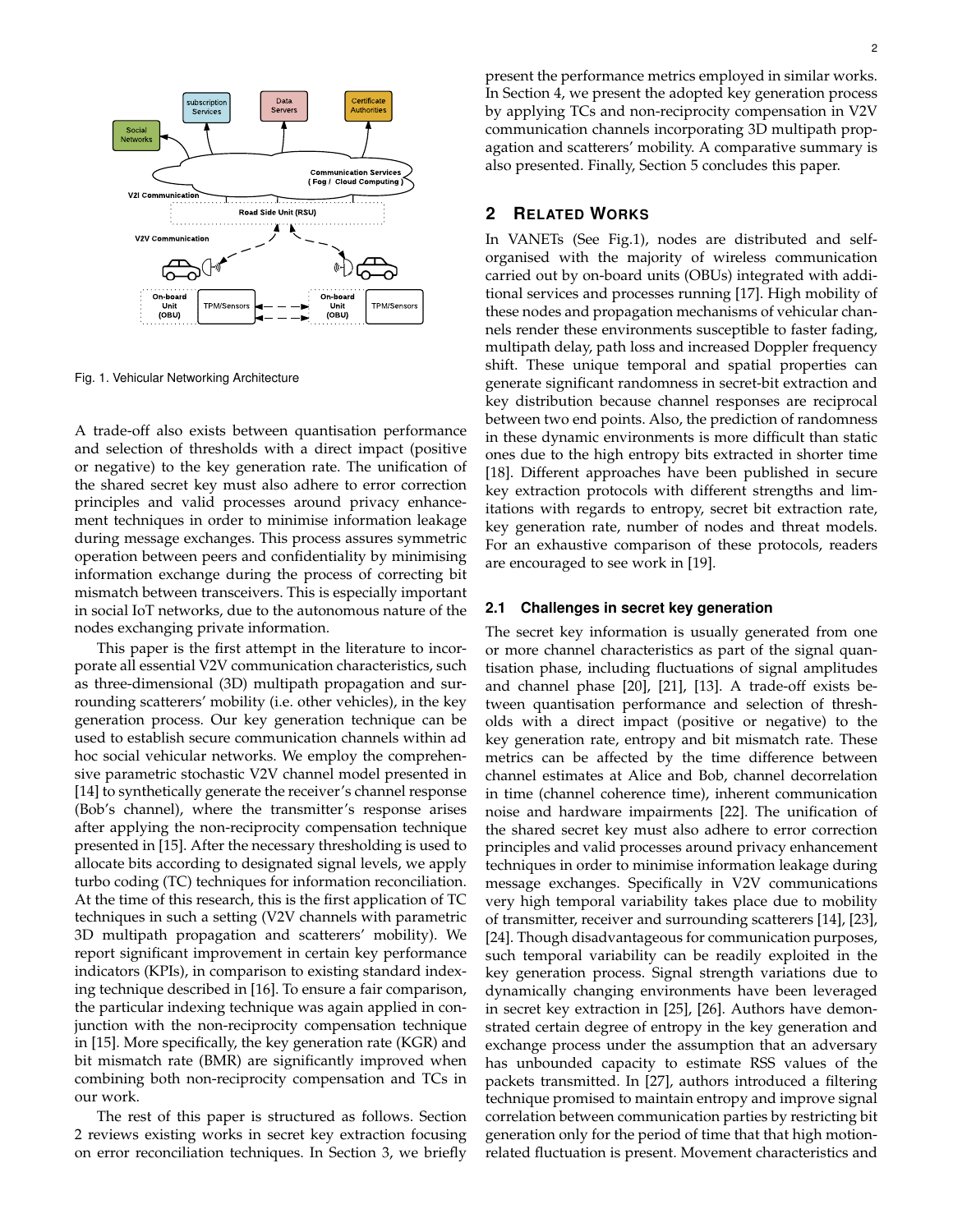their influence in RSS variation have also been exploited for key generation in [22], [28]. The correlation between the probing rate and key generation rate was observed in [29]. Authors introduced an adaptive probing scheme that dynamically changes the probing rate subject to channelrelated parameters.

#### **2.2 Secure key generation strategies**

Authors in [30] positively correlate entropy of secret bits as a function of mobility with high secret-bit extraction rate. A single channel observation can lead to lower average number of secret bits generated whereas the authors in [31] model the upper bound of the average secret key extraction rate as a function of the signal bandwidth. Most of the approaches rely on the assumptions that Eve cannot jam the communication channel and is not close to either Alice or Bob.

Additional challenges have been recorded when RSS is used as a metric to be quantised [15]. Typical thresholds selected usually do not account for points in between them thus reducing the overall key quality or information available for the key generation process. In addition, RSS is usually extracted by a single frequency resulting in low bit generation rates. On the other hand, channel-phased quantisation presents several benefits as higher level of secrecy can be achieved by the uniform distribution of the phases on the channel taps and increase key generation rate by leveraging the whole channel impulse response (CIR) [19]. It is also noticed that a higher number of secret bits can be extracted that removes the need to estimate RSS over a certain time window. RSS-based approaches though do not require significant hardware modifications with better overall performance in respect to synchronisation errors. The CIR can be described as follows [9]

$$
h(t) = \sum_{i=0}^{L-1} h_i \delta(t - t_i)
$$
 (1)

where  $\delta(.)$  is the impulse delta function, L is the number of channel paths,  $h_l$  is the l-th path complex gain and  $t_l$ is the delay of the signal on the l-th path in the multipath channel. The multipath fading channel properties in frequency domain have also been investigated in the literature as an alternative way to achieve high entropy and key generation rate. Channel state information extracted from OFDM subcarriers has been also introduced in an attempt to reduce random noise and improve overall key generation rate [15]. Multiple thresholds are also used to further quantise these average values of channel response to generate a binary sequence. That bit sequence is then normalised through error reconciliation techniques to assure symmetric and identical bits within the key space. Although this approach is generic, applies more on static nodes and does not depend on mobility aspects making it suitable for wireless sensor networks. A further challenge would be the violation of orthogonality due to Doppler effect inherent in VANETs [32].

Authors in [15], argue that channel state information extracted within the coherence time of the channel could be non-reciprocal due to different electrical properties of wireless devices including antenna systems and RF front circuitry. This unavoidably prevents the extraction of symmetric cryptographic keys with low-bit mismatch rate. However, the channel response in different subcarriers should be different due to diversified frequencies. The location and time in which channel response measurements were taken for a specific subcarrier also differ which can be argued as a factor increasing key randomness. Authors in [33] added that channel information at the receiver can be modelled as a location-dependent variable with enough information entropy to be utilised in key generation. However, if channel response is measured in a short period of time highly correlated estimates are generated in both transmitters. A channel gain complement (CGC) algorithm was introduced in an attempt to reduce the disparity of channel responses [15]. The non-reciprocity components were identified with the use of probe packets for each subcarrier. Authors have recorded high bit mismatch rate when channel state information is quantised in the time domain compared to the frequency domain.

The randomness of signal envelope to share the secret key between two parties has also been examined where deep fades have been used to extract correlated bit strings based on a theoretical analysis and simulation results only [34], [22]\*. Multiple antenna diversity has also been investigated for secret key extraction with limitations in the key generation rate [35]. Authors\* have argued that the signal envelope can provide (to a pair of transceivers) enough entropy required to extract a cryptographic key for data exchange without the necessity to experience identical signal envelops between transceivers. Although focus on deep fades can partially overcome interference problems, however, the quality of the symmetric key and the key generation rate is low. Authors also limit their discussion on the secure ways that key verification information can be exchanged. They also hold assumptions that the size of the bit streams between the two transceivers are the same although calculated by different random sources. Also, work in [34] proved to be computationally expensive when it comes to key recovery phase that render the algorithm difficult to be implemented in V2V communications. Their fuzzy information reconciliation algorithm seems to remove these constraints but the outcome is reduced entropy in the overall quality of the key produced. Information reconciliation is the process of correcting mismatch bits of the quantisation phase by publicly exchanging information to be used for corrective actions [36].

Quantisation and thresholding are the most important processes in the key establishment process as they provide initial information based on channel characteristics. Also, these processes directly affect the bit mismatch probability due to non-fully reciprocal but highly correlated channel responses of Alice and Bob as a result of inherent communication noise and transceivers hardware impairments. The number of thresholds selected during quantisation also presents a tradeoff between key generation rate and random noise. Additional issues with fixed and multiple thresholds were also reported such as susceptibility to active attacks and discard of sampled values between thresholds respectively [9]. Protection against active attacks has been partially addressed in [6] with an Adaptive Secret bit Generation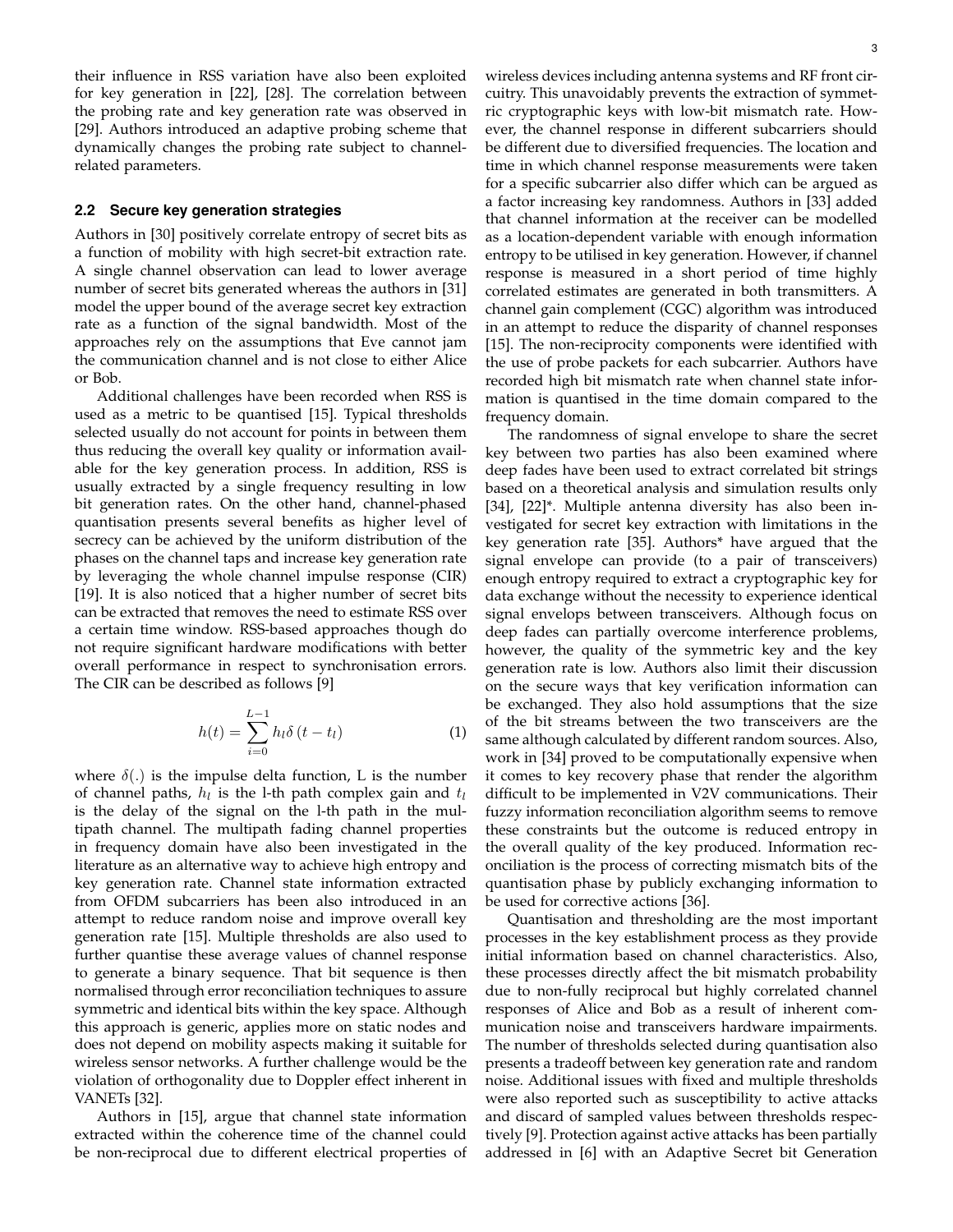(ASBG) scheme. In this approach sampled values were divided into blocks and each block has been independently quantised using its own thresholds based on its average and standard deviation. Although this work seem to improve overall key generation does not account for imperfect channel reciprocity.

Specifically in V2V communications very high temporal variability takes place due to the mobility of transmitter, receiver and surrounding scatterers. Though disadvantageous for communication purposes, such temporal variability can be readily exploited in the key generation process. Two different techniques have been introduced in [37] namely least square thresholding and neural network-based error reconciliation. Authors recorded an improvement in the detection of fades with smaller depth in environments with no deep fades (e.g., line-of-sight situations). The latter technique uses two similar bit strings to generate keys of arbitrary length known to both Alice and Bob. The security of this system is based on the assumption that Eve cannot adequately reverse the training process of the neural network. A lowcost approach with regards to channel sampling effort was introduced in [29]. The authors modelled mathematically an adaptive channel probing approach based on Lempel-Zin and proportional-Integral-Derivative (PID) controller. Adaptation of the probing rate showed improvements in both the key generation rate and efficiency of the probing process.

## **2.3 Privacy Amplification**

The last step in the key generation process assumes that the information extraction about the shared key used should be computationally expensive to adversaries (privacy amplification). Most existing approaches focus on different threat models and assumptions around level of access to the channel. "Trapdoor" functions are used as a mean to assure certain level of authentication and integrity in this process [38]. These functions are also used as a mean to deduce the size of the final key and amplify any errors if hashing a reasonable copy of the key is attempted, to a degree that even an exhaustive search of the key space would be infeasible. This process is also used to account for any information exposed during error reconciliation phase and ensure that eavesdroppers do not gain significant advantage to the point where they are able to reconstruct a significant part of the key. In the next, we present an overview of the most important error correction codes that can be potentially used in the information reconciliation stage.

#### **2.4 Error correction codes**

Error reconciliation is the next step in the secret key generation process to correct miss-matched information due to imperfect reciprocity and random noise in the channel. Several error reconciliation algorithms have been introduced with different tradeoffs between communication and computational complexity and throughput error correction capabilities (e.g. Cascade and Winnow). The Cascade error reconciliation protocol assumes that two legitimate parties agree on a random permutation over a public channel [39]. This random permutation takes place over their shifted keys in an attempt to evenly distribute errors. Their shifted keys

are then divided in blocks where each block does not present more than one error based on the error rate calculated [40].

Linear error correction codes known as Hamming codes have been also introduced in the literature [41]. In order for a sender to transmit a message with a Hamming code the dot product of a generator matrix and the message must be calculated (code word). The code word is then transmitted at the receiver who computes the product of the code word and the parity check matrix (syndrome). If the calculated syndrome at the receiver is a zero vector, the message was received without any errors. In Winnow protocol [42], the operation is much similar with Cascade. The protocol also suggests privacy maintenance throughout the whole reconciliation phase as a mean to protect information exposed during parity and syndrome exchanges.

Low Density Parity Codes (LDPC) are known for the low density of their parity check matrices which linearly increases the complexity of the decoding algorithm as the length of the message increases [43]. In LDPC codes the minimum distance (as in Hamming codes) and the decoding algorithm used are considered essential parameters to their performance. In their original form LDPC codes have fixed number of 1's in each column k and each row j along with the block n, known as (n,j,k) low density code. The original algorithm developed by Gallager to generate those LDPC matrices was deemed insufficient for large key spaces and limited to work only with regular codes (codes with fixed number of 1's in both columns and rows). LDPC can be more efficient than Cascade as they can become rate adaptive leading to more efficient interactive reconciliation protocols [44], [45].

The invention of turbo codes (TCs) [46] was a revival for the channel coding research community. Historical turbo codes, also sometimes called Parallel Concatenated Convolutional Codes (PCCCs), are based on a parallel concatenation of two Recursive Systematic Convolutional (RSC) codes separated by an interleaver. They are called "turbo" in reference to the analogy of their decoding principle with the turbo principle of a turbo compressed engine, which reuses the exhaust gas in order to improve efficiency.

The turbo decoding principle calls for an iterative algorithm involving two component decoders exchanging information in order to improve the error correction performance with the decoding iterations. This iterative decoding principle was soon applied to other concatenations of codes separated by interleavers, such as Serial Concatenated Convolutional Codes (SCCCs) [47], [48], sometimes called serial turbo codes, or concatenation of block codes, also named block turbo codes [49], [50]. The near-capacity performance of turbo codes and their suitability for practical implementation explain their adoption in various communication standards. In [51] the authors proposed utilizing Turbo codes for reconciliation purposes. Further investigation in [52] show that TCs are good candidates for reconciliation. The efficacy of TCs with regards to their error correction capabilities in various wireless communication standards is also recorded in [53]. Further work in [24] demonstrate the improved performance of TCs over Reed Solomon and CCs which are the de-facto error correction codes used in 802.11p vehicular networks. However, this work does not comprehensively incorporate physical propagation characteristics such as 3D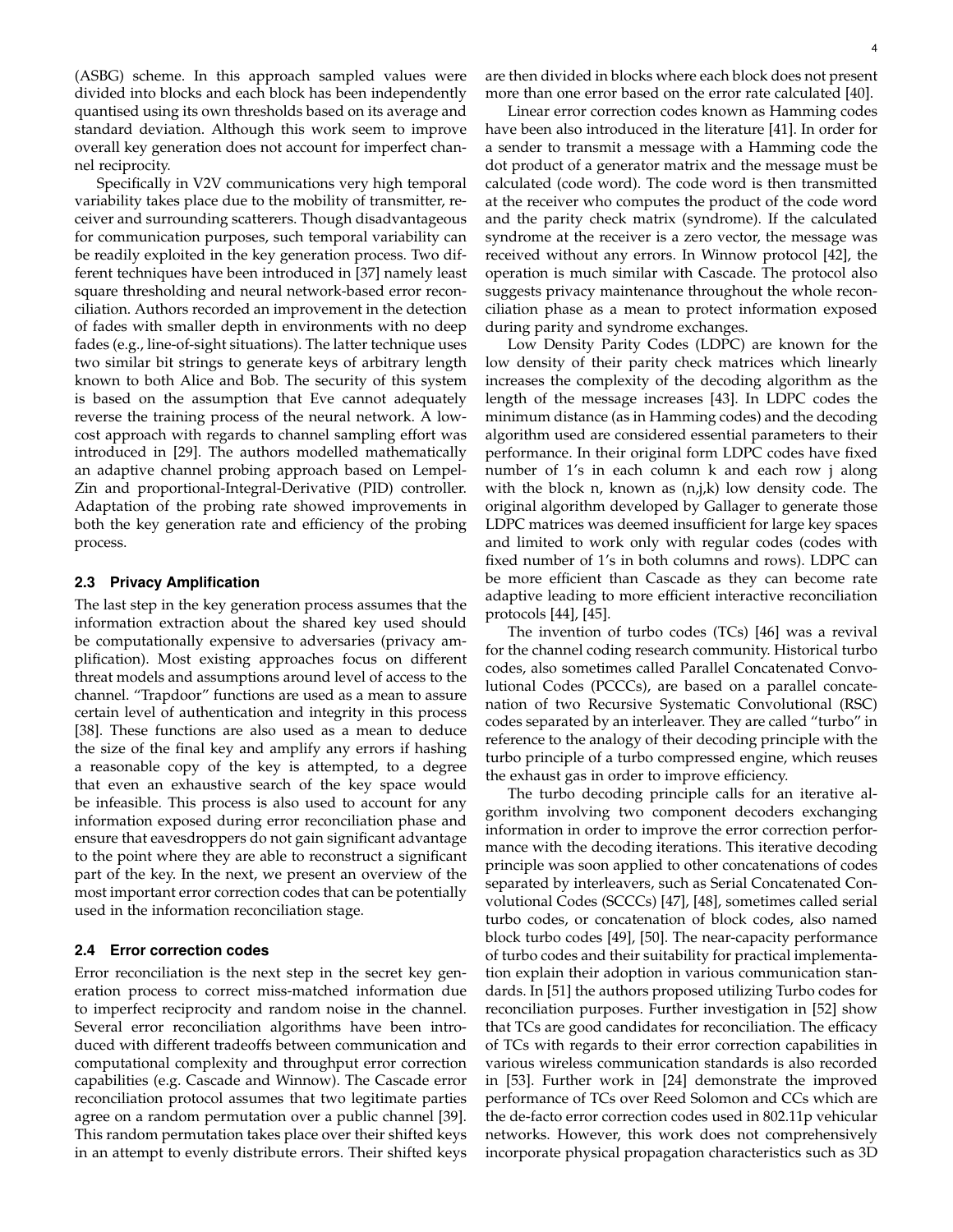scattering and scatterers' mobility which is addressed in this work.

# **3 PERFORMANCE METRICS**

As VANETs are inherently rapidly time-varying due to multipath propagation, this work parametrically models and quantifies such temporal variability attributes and incorporates them into the key generation process. In addition, violation of reciprocity due to hardware impairments or other penalty factors will be compensated in the architectural design and implementation. The proposed algorithmic process will have to compensate for penalty factors influencing the coherence region. The necessity for this work stems from the research effort to further reduce bit mismatch rate while maintaining high key generation rate in practical VANET environments where mobility of the nodes and large network scale imposes unique security challenges. Three performance indicators namely, entropy, secret bit extraction rate and bit mismatch rate, are discussed. The later determines the rate at which the V2V channel is probed in order to secure highly uncorrelated successive samples. We thus present in the following the probing rate together with the three performance indicators.

#### **3.1 Probing Rate**

The probing rate for both Alice and Bob  $F_P = f_{PA} = f_{PB}$ is considered the same for the purpose of channel estimates collection. To achieve uncorrelated successive channel probes, thus achieving highest entropy, successive probes have to be taken in different coherence regions. Thus, we must define  $F_P \le v_{max}$ , where  $v_{max}$  is the maximum Doppler frequency shift [14]. Considering single bounce of multipath power onto mobile scatterers (e.g., other vehicles), it is defined as [14]

$$
v_{max} = \frac{f_c}{c} \left( u_{Tmax} + u_{Rmax} + 2u_{Smax} \right) \tag{2}
$$

where  $f_c$  is the carrier frequency, c the speed of light in free space and  $u_{Tmax}$ ,  $u_{Rmax}$  and  $u_{Smax}$  the maximum velocities of transmitter, receiver and mobile scatterers, respectively. In order to maximise the bit extraction rate, we should investigate the feasibility of defining  $F_P$  as equal to  $v_{max}$ .

#### **3.2 Entropy measures**

The de-facto metric which quantifies the uncertainty is the entropy of the generated bit string. The higher the entropy the limited the ability to deduce a secret key established by Eve due to larger uncertainty introduced. Entropy per bit  $i$ is defined as [9]

$$
H_i = -p_0 \log_2 p_0 - (1 - p_0) \log_2 (1 - p_0) \tag{3}
$$

where  $p_0$  the probability of having zero and  $1 - p_0 = p_1$ the probability of having one. Ideally, we should have  $p_0 =$  $p_1 = 0.5$ . For independent bit sequences, the total entropy is  $H_{total} = \sum_{i=1}^{N} \hat{H_i}$ , where N is the total number of bits in a sequence [54]. In an ideal case,  $H_{total} = N$  bits.

# **3.3 Secret bit extraction rate**

The rate is measured in terms of the final secret-bits extracted after error reconciliation and privacy amplification. In practice the secret bit extraction rate depends on the probing rate from Alice and Bob and the number of secret bits per probing. The amount of secret bits extracted in a time varying channel is influenced by the thresholding. Considering 0s and 1s to be generated with equal probabilities (after proper thresholding) the secret bit extraction rate will be  $R_k$  [16]

$$
R_k = 2f_P p(A=1, B=1)
$$
\n<sup>(4)</sup>

where  $p(A = 1, B = 1)$  is the joint probability of having 1 simultaneously at Alice's and Bob's bit strings. However, in this paper we consider key generation rate as the number of symmetric keys produced per unit time.

# **3.4 Bit mismatch Rate**

Usually BMR will be measured as a ratio of the number of bits that do not match between Alice and Bob to the number of bits extracted at the thresholding stage often used as a performance criterion for the quantisation process [9]. The BMR is measured immediately after the thresholding stage because a single mismatch in the bitstring can render the secret key unusable. Bit mismatch rate differs from the bit error rate in communication theory, which represents the number of bits received in error. The two reasons for bit mismatch are the unavoidable inherent noise in any wireless communication link and the violation of reciprocity due to hardware impairments. As violation of non-reciprocity is compensated we are left with the inherent noise as a unique problem. This noise will add uncertainty to the transmitted bit strings given the received bit strings. Ideally, both bit strings should have been identical. The bit mismatch probability can be described as follows [16]

$$
P_N = 1 - (1 - p_e)^N
$$
 (5)

where  $p_e$  will be the probability of a single erroneous bit defined as [34]

$$
p_e = P(B = 0|A = 1) = \frac{P(B = 0, A = 1)}{P(A = 1)}
$$
 (6)

where  $P(B = 0|A = 1)$  is the conditional probability of Bob's bit being 0 when Alice's is 1.

# **4 NON-RECIPROCITY COMPENSATION AND TC RECONCILIATION IN VANET**

The key generation process presented in Fig. 2 considers for error reconciliation the method presented in [16] and for a first time TCs in a V2V environment. However, the input data in our case are generated synthetically in order to comply with V2V propagation settings.

#### **4.1 V2V channel model**

The synthetic simulated Bob's channel response is generated by employing the Monte Carlo simulation method [55]. For the V2V setting the theoretical channel model that needs to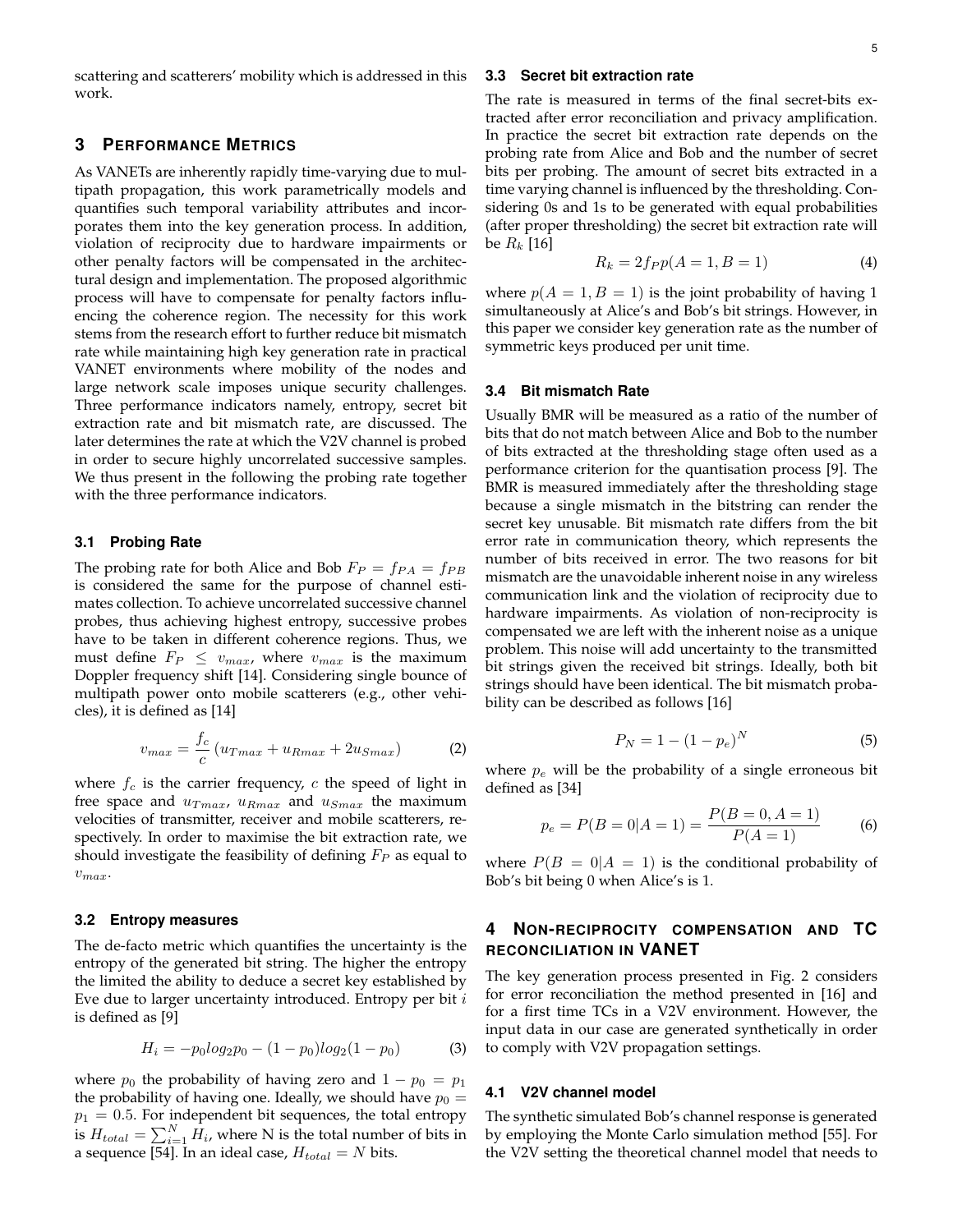

Fig. 2. Algorithmic process for combined TC and NR compensation

be simulated has been described in detail in [14]. Thus Bob's response in time domain is written as

$$
G_B(t) = \sum_{l=1}^{L} |\alpha_l| exp(j\phi_l) exp(j2\pi u_l t)
$$
 (7)

The Doppler frequency  $u_l$  is determined by

$$
u_l = v_{T,l} + u_{S,l} + u_{R,l} \tag{8}
$$

where  $u_{T,l}$ ,  $u_{S,l}$  and  $u_{R,l}$  are the contributions due to Tx mobility, scatterers' mobility and Rx mobility, respectively. The Doppler shift  $u_{T(R),l}$  results from the departure (arrival) of the  $l^{th}$  multipath component from the mobile Tx (to the mobile Rx). It is defined as [14]

$$
u_{T(R),l} = u_{T(R)max} \cos \beta_{T(R),l} \cos \alpha_{T(R),l} \tag{9}
$$

where  $u_{T(R)max} = v_{T(R)}/\lambda$ ,  $\lambda$  is the carrier wavelength,  $u_{T(R)}$  the the Tx (Rx) velocity,  $\alpha_{T(R),l}$  the azimuth angle of departure (AOD) (angle of arrival (AOA)) and  $\beta_{T(R),l}$  the elevation AOD (AOA) with respect to the Tx (Rx) motion.  $\alpha_{T(R),l}$  counts from the value  $-\pi$  in the negative Y axis returning to the same point in the clockwise direction and  $\beta_{T(R),l}$  is zero on the X-Y plane,  $\pi/2$  on the positive Z axis and  $-\pi/2$  on the negative Z axis. Considering interaction of the  $l^{th}$  multipath component with a single mobile scatterer, the Doppler shift  $v_{S,l}$  will be [14]

$$
u_{S,l} = (v_{S,l}/\lambda)(cos\alpha_{l,l} + cos\alpha_{2,l})
$$
\n(10)

where  $v_{S,l}$  is the scatterer's velocity,  $\alpha_{l,l}$  the AOA and  $\alpha_{2,l}$ the AOD with respect to scatterer's motion.

The target is to appropriately model each factor affecting the V2V channel response namely  $\{|\alpha_l|\}$ ,  $\{u_l\}$ ,  $\{\phi_l\}$ . In this paper we consider a normalised (power equal to unity) Rayleigh V2V channel with partially uniform 3D scattering at both Alice's and Bob's sides with a Weibull distribution of the mobile scatterers' velocity. Rather than just a scenario for demonstration, the partially 3D uniform scattering can be further generalized to represent any multipath propagation scenario [56] whereas the Weibull distribution for the multipath power contributed by mobile scatterers has been proved a suitable modeling approach [57]. Thus the scatterers velocity, which in fact models the power contributed by mobile scatterers, is defined as

$$
p_{u_s} = w u_S^{b-1} exp(-w u_S^b / b) \tag{11}
$$

where  $b \leq 1$  is the shape parameter and w the scale parameter. The amplitudes  $|\alpha_l|$  are constant and phases  $\phi_i$  are uniformly distributed in  $[-\pi,\pi]$ , i.e.,  $|\alpha_l| = \sqrt{2/L}$ and  $\phi_l \sim U[-\pi, \pi]$  [55]. Each Doppler contribution of Eq. 7 has the following parameters need to be modelled: azimuth angle of departure (AOD), angle of arrival (AOA)  $\alpha_{T(R),l} \sim U[A_{T(R)min}, A_{T(R)max}]$  elevation AOD (AOA)  $\beta_{T(R),l} \sim U[B_{T(R)min}, B_{T(R)max}]$ , AOA to mobile scatterer  $\alpha_{1,l} \sim U[-\pi,\pi]$ , AOD to mobile scatterer  $\alpha_{2,l} \sim U[-\pi,\pi]$ , power contributed by mobile scatterers  $u_S \sim p_{u_s}(u_S)$ . The symbolism  $U[.,.]$  stands for the uniform distribution in the designated interval. This scenario can approximate an urban environment with other mobile vehicles and heavy scattering.

In order to simulate a purely diffuse Rayleigh environment we need at least seven sum of sinusoids such as those seen in Eq. (7) [58]. For simulation purposes, we define L=20. The sampling/probing rate  $F_p = 1/T_{cmin}$  where  $T_{cmin}$  =  $1/v_{max}$  =  $\frac{c}{f_c}/(u_{Tmax} + u_{Rmax} + 2u_{Smax})$  is the minimum coherence in time and  $u_{Tmax}$ ,  $u_{Rmax}$ ,  $u_{Smax}$ are the maximum Doppler shifts due to mobile transmitter, receiver, and scatterers respectively. In this way, we secure that the channel is mostly probed in different coherence regions, thus successive bits will be independent, resulting keys with maximum entropy. Considering the maximum velocity of transmitter, receiver and scatters to be 30m/s, frequency of operation  $f_c = 6GHz$ , the probing rate is calculated as  $F_p = 2400$  samples per second. We can further reduce  $F_P$ , as  $1/T_{cmin}$  is in fact its upper bound, however doing so, will reduce the key generation rate, resulting marginal improvement in the key entropy. The latter is just our perception and further research is required, however it goes beyond the scope of this article, which focuses on the applicability of TCs at the information reconciliation stage and potential performance improvement. A possible solution might be to adapt  $F_P = 1/T_{cmin}$  to fit in changes of the coherence region due to variations in the propagation conditions (e.g., more intense scatterers' mobility, more directional propagation, etc).

## **4.2 Algorithmic Process**

Alice's channel response would normally arise by similar channel probing rate in time instances such that hers and Bob's responses are taken within the same coherence region. However, to further improve performance, Alice's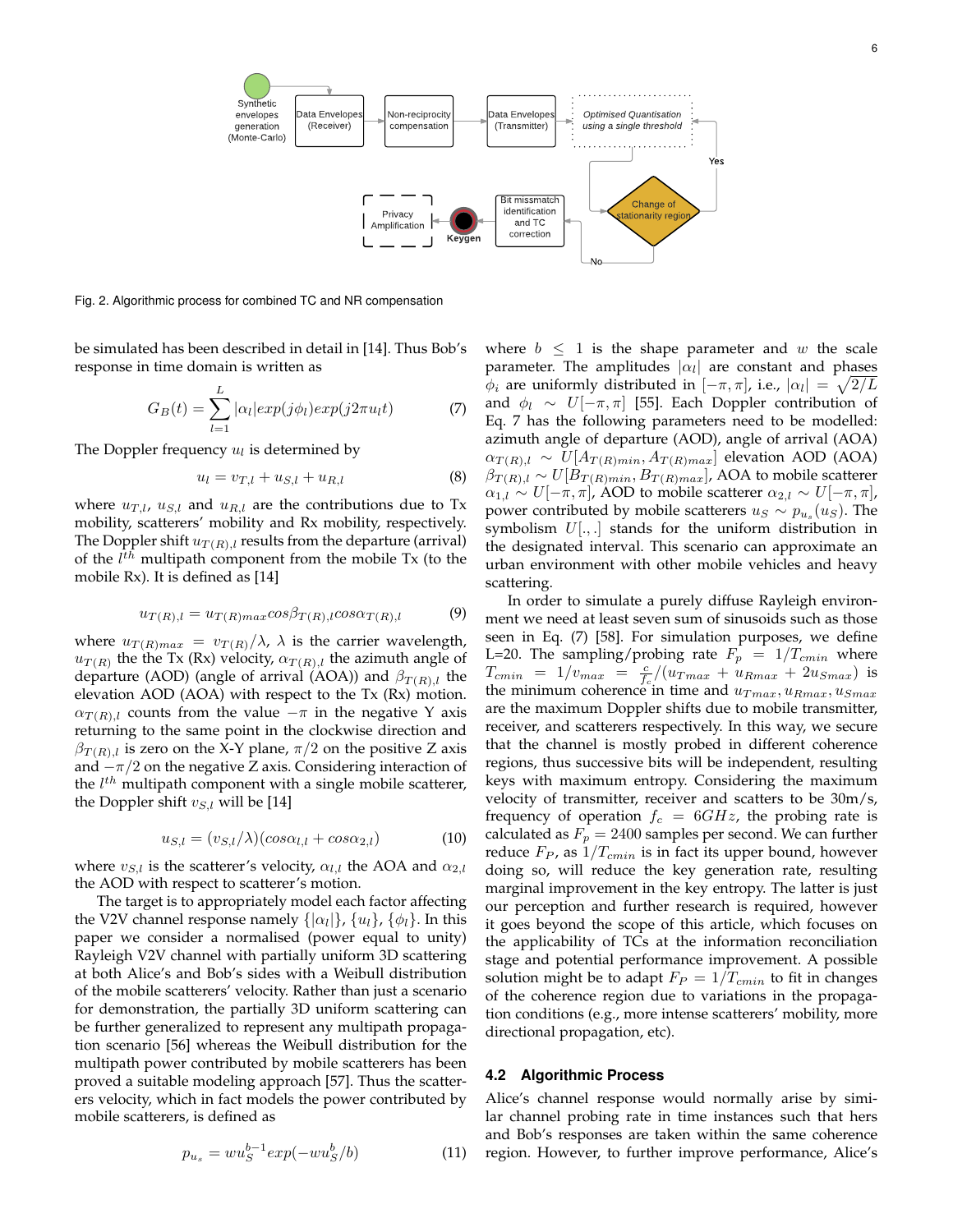response  $G_A(t)$  will arise after applying the non-reciprocity compensation model presented in [15]. Thus considering M estimates within the same coherence region between Alice and Bob, their channel responses are related as [15]

$$
G_A(t) - G_B(t) \sim N(0, \sigma^2)
$$
 (12)

The variance is estimated by the discrepancy of Alice's and Bob's estimates as follows

$$
\sigma^2 = \frac{1}{M} \sum_{i=1}^{M} (G_{A,i}(t) - G_{B,i}(t) - \mu_t)^2
$$
 (13)

where

$$
\mu_t = \frac{1}{M} \sum_{i=1}^{M} (G_{A,i}(t) - G_{B,i}(t))
$$
\n(14)

This method was presented in [16] where Alice and Bob determine samples from channel estimates above and below an upper and lower threshold discarding those in between, i.e., lossy thresholding. We use this approach to compare it against our TC correction process presented in Figure 2. Those estimates are samples in a form of an excursion. The quantisation process creates segments of those samples (also referred as excursions) of succesive bit values of 1s and 0s. Each of those segments are created whenever a channel probe returns a reading that does not fall inside the thresholds. Alice selects a random set of these segments and sends to Bob the index of the channel estimate lying in the center of the segment defined as  $i_{center} = \lfloor \frac{i_{start} + i_{end}}{2} \rfloor$ as a list  $L_a$ . The number of channel estimates are modelled in the simulation and the total size for each segment has been setup to  $m = 5$  successive estimates that fall outside the thresholds (acceptable estimates). However,  $m$  is a configurable parameter of the algorithm that combined with the quantisation process affects the tradeoff between key generation rate and bit miss-match probability. Indeed a larger value of  $m$  reduces the number of secret bits that can be generated per second. Following implementation and testing in [16], we define  $m = 5$ . For each index from Alice, Bob checks his segments and verifies his samples centered around that index above or below the thresholds  $q-$ ,  $q+$ matched with Alice and generates a new list of those indices  $L_b \leq L_a$ . Bob sends  $L_b$  over to Alice. Both Alice and Bob quantise their channel estimates at each index of  $L_b$  in order to generate the bit-string. Thus, this method simultaneously accomplishes thresholding and information reconciliation.

### **4.3 Results and discussion**

Part of the algorithmic operation is to develop an optimisation sub-routine to adaptively change the threshold as a function of the temporal variability of the channel. The optimisation routine will consider several attributes such as multi-clustered three dimensional scattering, specularreflected multipath components, multiple bounces on mobile objects in dense propagation environments. Threshold selection has to be adopted dynamically to the temporal variations induced by the aforementioned effects. The thresholds should be refreshed after a specific amount of time over which the stationarity region has been crossed. We anticipate the refresh to take place every 10 coherence

regions due to the inherent non-stationarity of the V2V channel [14]. An alternative way to refresh the thresholding process could be to consider a Doppler spectrum correlation criterion. More specifically, considering the normalised Doppler spectrum as a probability distribution of Doppler frequencies, the Doppler correlation coefficient will be defined as

$$
\rho(X,Y) = \frac{cov(X,Y)}{\sigma_X \sigma_Y} \tag{15}
$$

where  $cov(X, Y)$  is the covariance of the X,Y normalised Doppler spectra and  $\sigma_X, \sigma_Y$  are the standard deviations of X, Y, respectively. When the correlation coefficient falls below a specified threshold (e.g.,) the quantisation and thresholding process will be refreshed. The first phase of the routine developed is the construction of the Synthetic data which will be generated via Monte Carlo simulation taking into account the number of multiple components, the sampling rate and total number of samples. In the next stage the probed received envelopes are generated considering an appropriately defined probing rate in order to maximize the entropy in the subsequent quantisation step. From the received data, the transmitted data are modelled by considering non-reciprocity compensation. At this stage a lossy quantisation process is preferred due to its computational simplicity. The target is to end up with a maximum secret bit extraction rate and entropy. For that purpose, in the following step several runs should take place considering the thresholds multiple pairs. A feasibility study of both lossless and lossy quantisation processes and their applicability in V-V scenarios is an area for further investigation. We consider the transmission scenario between Alice and Bob. The transmitter's samples are modelled by adopting a channel gain complement technique which compensates channel non-reciprocity. This is done by adding a zero mean Gaussian variability to the receivers samples. Thus, the input information sequence in the TC represents the generated key for Bob, while the output of the AWGN channel after turbo encoding designates the generated key for Alice. Then, turbo decoding is performed and the performance of the reconciliation method can be evaluated by measuring the Bit Error Rate and the key generation rate.

Bob's generated sequence after quantization is fed to the input of a TC. During this process a single threshold is adopted as a lossless quantisation scheme with the potential to substantially increase the key generation rate [34]. The threshold adopted in our work is static and equal to 1. However, an adaptive quantisation process related to the channel temporal variability that updates the threshold at each stage is currently investigated. Turbo decoding is then performed in order to generate a symmetric output, i.e. symmetric keys for Alice and Bob. Increasing the number of decoding iterations in TCs reduces the bit error rate, thus, improving the bit miss-match rate between Alice and Bob. Furthermore, it would result to an increased key generation rate at the expense of added computational complexity as part of the turbo decoding process. In our algorithm, TCs are simulated with a single iteration. Performance of the reconciliation method can be evaluated by measuring the BMR and to the Bit Error Rate (BER) in our case. The comparison is made against the sample indexing technique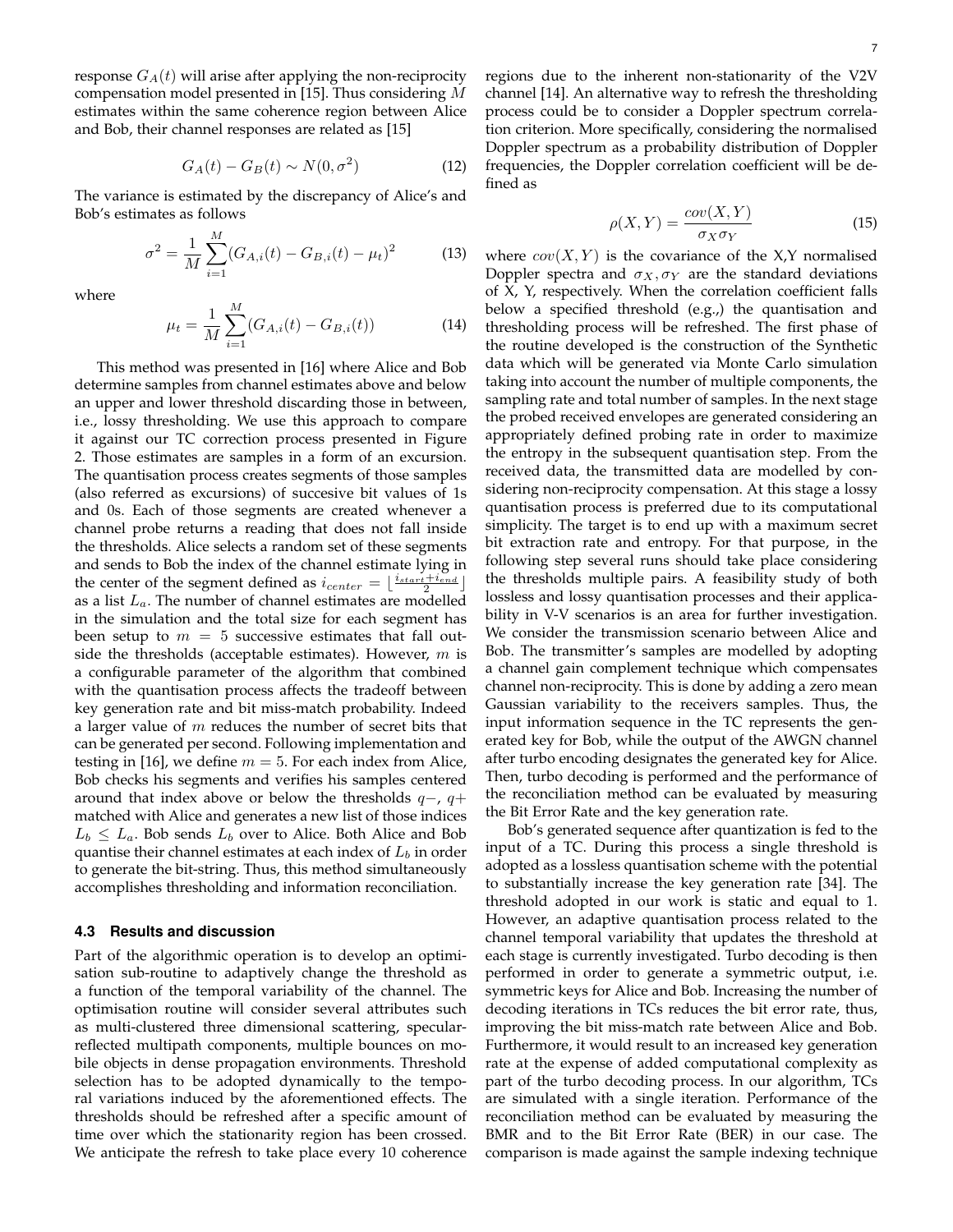TABLE 1 TC simulation results in secret key generation

| Key Length | KGR (with  | KGR (with $In-$     |
|------------|------------|---------------------|
| (bits)     | TCs)       | dexing [16])        |
| 128        | 35         | 3 to 7 keys/min     |
|            | keys/min   |                     |
| 256        | 17         | 2 to 5 keys/min     |
|            | keys/min   |                     |
| 512        | 8 keys/min | $1$ to $2$ keys/min |

TABLE 2 Comparison of BMR with existing RSS-Based approaches

| Scheme                       | Design Approach | <b>BMR</b>        |
|------------------------------|-----------------|-------------------|
| Patwari et al. [59]          | RSS-based       | 0.482             |
| Jana et al. [18]             |                 | $0 \sim 0.55$     |
| Premnath et al. [6]          |                 | $0.02 \sim 0.24$  |
| Croft et al. [60]            |                 | $0.01 \sim 0.07$  |
| Zan et al. [7]               |                 | $0.005 \sim 0.02$ |
| Mathur et al. [16]           |                 | 0.22              |
| Non-reciprocity compensation |                 | 0.02              |
| with TC (Our approach)       |                 |                   |

already applied in our algorithm as discussed in subsection 4.2. We measure the efficiency and efficacy of our algorithm against widely adopted metrics namely entropy, bit missmatch rate, probing rate and key generation rate. We calculated BMR for the indexing method by considering the discarded indexes after Alice's and Bob's channel probing. In Table 1 we compute the key generation rate for different key lengths. Compared to the samples' indexing method in [9], there was a significant improvement on both BMR and key generation rate. The simulated BER to generate a symmetric shared key between Alice and Bob after error reconciliation is estimated to only 0.0752 using TCs. Furthermore, the BMR with single thresholding is only 0.02 whereas the estimated BMR with the indexing technique is around 0.22 in both cases of static and mobile scatterers. The key generation rate was also reported high considering different key lengths requested. For instance, the secret key rate to generate the 128-bit symmetric key is 35 good keys per minute with TCs while it varies from 3 to 7 symmetric keys per minute with the indexing technique. As shown in Table 1, simulations proved similar improvements for different key lengths as part of the error reconciliation process. Satisfactory entropy values were obtained throughout all rounds of simulation during the key extraction process ranging from  $0, 85 \sim 0, 97$  bits per sample. Note that the BMR with the indexing technique is nearly the same for different key lengths which is coherent with the uniform method used by the authors. In Table 2, we present a comparison between the BMR achieved in our approach with existing RSS-based approaches published in the literature.

# **5 CONCLUSION**

We successfully combined non-reciprocity compensation and TCs for information reconciliation as the most important features in V2V communication including 3D scattering and scatterers' mobility. Findings from our evaluations indicated significant improvements were achieved in key generation rate with reduced BMR when TCs are employed

against an existing indexing method. Our proposed technique can be used to secure communications between vehicular nodes in an ad hoc social IoT network, and this has applications in both civilian and adversarial / military context (e.g. Internet of Military and Battlefield Things).

Future studies include the investigation of TCs for error conciliation purposes especially in the context of social IoT networks. For example, we will focus on several parameters that affect performance of TCs such as component decoding algorithms, number of decoding iterations, generator polynomials, constraint lengths of the component encoders and the interleaver type. Increasing the number of iterations in the TC can significantly improve the BER, thus generating more symmetric keys. Furthermore, we are working towards the single thresholding process by creating a dynamic threshold that is updated according to the receiver's samples.

## **ACKNOWLEDGMENT**

This work was partially funded by the Defence Science and Technology Laboratory (DSTL), under contract CDE 41130. Moreover, this work is partially supported by the European Council 268 International Incoming Fellowship (FP7-PEOPLE-2013-IIF) grant. The authors would also like to thank Mr George Samartzidis for his initial contribution in the algorithm development. The last author is funded by the Cloud Technology Endowed Professorship.

#### **REFERENCES**

- [1] K.-K. R. Choo, *Secure Key Establishment*, ser. Advances in Information Security. New York, NY, USA: Springer, 2009, vol. 41.
- [2] M. J. B. Robshaw and O. Billet, Eds., *New Stream Cipher Designs - The eSTREAM Finalists*, ser. Lecture Notes in Computer Science. Springer, 2008, vol. 4986.
- [3] C. Huang, R. Lu, and K.-K. R. Choo, "Vehicular fog computing: Architecture, use case and security and forensic challenges," *IEEE Communications Magazine*, 2017.
- [4] S. Smaldone, L. Han, P. Shankar, and L. Iftode, "Roadspeak: Enabling voice chat on roadways using vehicular social networks," in *Proceedings of the 1st Workshop on Social Network Systems*, ser. SocialNets '08. New York, NY, USA: ACM, 2008, pp. 43–48. [Online]. Available: http://doi.acm.org/10.1145/1435497.1435505
- [5] X. Hu, V. C. Leung, K. G. Li, E. Kong, H. Zhang, N. S. Surendrakumar, and P. TalebiFard, "Social drive: A crowdsourcing-based vehicular social networking system for green transportation," in *Proceedings of the Third ACM International Symposium on Design and Analysis of Intelligent Vehicular Networks and Applications*, ser. DIVANet '13. New York, NY, USA: ACM, 2013, pp. 85–92. [Online]. Available: http://doi.acm.org/10.1145/2512921.2512924
- [6] S. Premnath, S. Jana, J. Croft, P. Gowda, M. Clark, S. Kasera, N. Patwari, and S. Krishnamurthy, "Secret key extraction from wireless signal strength in real environments," *IEEE Transactions on Mobile Computing*, vol. 12, no. 5, pp. 917–930, 2013.
- [7] B. Zan, M. Gruteser, and F. Hu, "Key agreement algorithms for vehicular communication networks based on reciprocity and diversity theorems," *IEEE Transactions on Vehicular Technology*, vol. 62, no. 8, pp. 4020–4027, 2013.
- [8] Y. E. H. Shehadeh and D. Hogrefe, "A survey on secret key generation mechanisms on the physical layer in wireless networks," *Sec. and Commun. Netw.*, vol. 8, no. 2, pp. 332–341, Jan. 2015. [Online]. Available: http://dx.doi.org/10.1002/sec.973
- [9] T. Wang, Y. Liu, and A. V. Vasilakos, "Survey on channel reciprocity based key establishment techniques for wireless systems," *Wireless Networks*, vol. 21, no. 6, pp. 1835–1846, 2015. [Online]. Available: http://dx.doi.org/10.1007/s11276-014-0841-8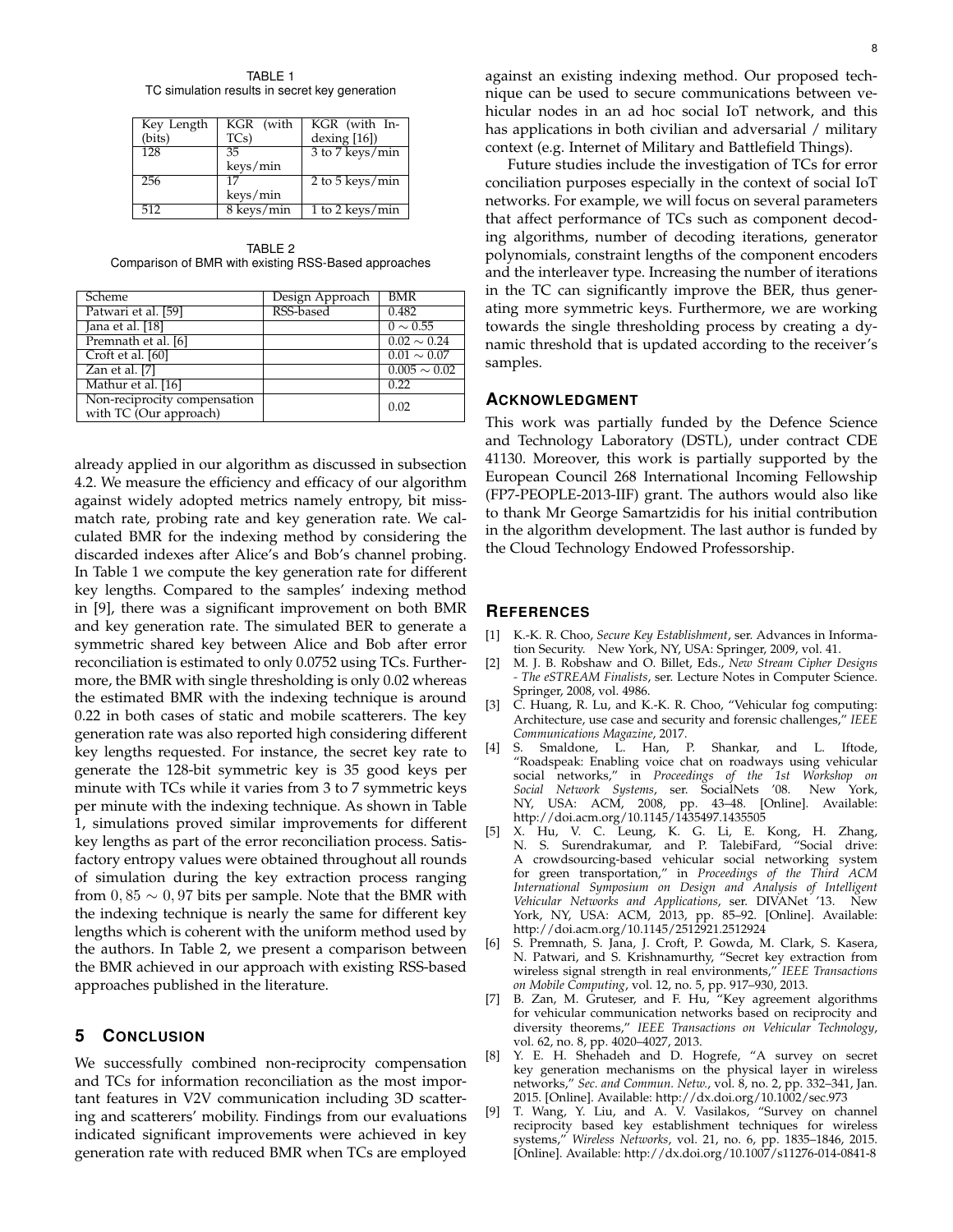- [10] A. Mukherjee, S. A. A. Fakoorian, J. Huang, and A. L. Swindlehurst, "Principles of physical layer security in multiuser wireless networks: A survey," *CoRR*, vol. abs/1011.3754, 2010. [Online]. Available: http://arxiv.org/abs/1011.3754
- [11] Y. E. H. Shehadeh and D. Hogrefe, "A survey on secret key generation mechanisms on the physical layer in wireless networks," *Sec. and Commun. Netw.*, vol. 8, no. 2, pp. 332–341, Jan. 2015. [Online]. Available: http://dx.doi.org/10.1002/sec.973
- [12] Q. Wang, H. Su, K. Ren, and K. Kim, "Fast and scalable secret key generation exploiting channel phase randomness in wireless networks," in *INFOCOM, 2011 Proceedings IEEE*, April 2011, pp. 1422–1430.
- [13] R. Wilson, D. Tse, and R. A. Scholtz, "Channel identification: Secret sharing using reciprocity in ultrawideband channels," *IEEE Transactions on Information Forensics and Security*, vol. 2, no. 3, pp. 364–375, Sept 2007.
- [14] P. Karadimas and D. W. Matolak, "Generic stochastic modeling of vehicle-to-vehicle wireless channels," *Vehicular Communications*, vol. 1, no. 4, pp. 153–167, 2014. [Online]. Available: http://dx.doi.org/10.1016/j.vehcom.2014.08.001
- [15] H. Liu, Y. Wang, J. Yang, and Y. Chen, "Fast and practical secret key extraction by exploiting channel response." in *INFOCOM*. IEEE, 2013, pp. 3048–3056.
- [16] S. Mathur, W. Trappe, N. Mandayam, C. Ye, and A. Reznik, *Secret Key Extraction from Level Crossings over Unauthenticated Wireless Channels*. Springer US, 2010, pp. 201–230. [Online]. Available: http://dx.doi.org/10.1007/978-1-4419-1385-2 9
- [17] F. Qu, Z. Wu, F. Y. Wang, and W. Cho, "A security and privacy review of vanets," *IEEE Transactions on Intelligent Transportation Systems*, vol. 16, no. 6, pp. 2985–2996, Dec 2015.
- [18] S. Jana, S. N. Premnath, M. Clark, S. K. Kasera, N. Patwari, and S. V. Krishnamurthy, "On the effectiveness of secret key extraction from wireless signal strength in real environments, in *Proceedings of the 15th Annual International Conference on Mobile Computing and Networking*, ser. MobiCom '09. New York, NY, USA: ACM, 2009, pp. 321-332. [Online]. Available: http://doi.acm.org/10.1145/1614320.1614356
- [19] A. Ghosal, S. Halder, and S. Chessa, "Secure key design approaches using entropy harvesting in wireless sensor network A survey," *Journal of Network and Computer Applications*, vol. 78, no. C, pp. 216–230, Jan. 2017.
- [20] H. Koorapaty, A. A. Hassan, and S. Chennakeshu, "Secure information transmission for mobile radio," *IEEE Communications Letters*, vol. 4, no. 2, pp. 52–55, Feb. 2000. [Online]. Available: http://dx.doi.org/10.1109/4234.824754
- [21] Y. Liang, H. V. Poor, and S. Shamai, "Secure communication over fading channels," *IEEE Transactions on Information Theory*, vol. 54, no. 6, pp. 2470–2492, June 2008.
- [22] S. Mathur, W. Trappe, N. Mandayam, C. Ye, and A. Reznik, "Radio-telepathy: Extracting a secret key from an unauthenticated wireless channel," in *Proceedings of the 14th ACM International Conference on Mobile Computing and Networking*, ser. MobiCom '08. New York, NY, USA: ACM, 2008, pp. 128–139. [Online]. Available: http://doi.acm.org/10.1145/1409944.1409960
- [23] J. Almeida, M. Alam, J. Ferreira, and A. S. Oliveira, "Mitigating adjacent channel interference in vehicular<br>communication systems," Digital Communications and communication systems," *Digital Communications and Networks*, vol. 2, no. 2, pp. 57 – 64, 2016. [Online]. Available: http://www.sciencedirect.com/science/article/pii/S23528648163001040]
- [24] G. Kiokes, G. Economakos, A. Amditis, and N. K. Uzunoglu, "A comparative study of ieee 802.11 p physical layer coding schemes and fpga implementation for inter vehicle communications," *Modern Traffic and Transportation Engineering Research*, vol. 2, no. 2, pp. 95–102, 2013.
- [25] P. Barsocchi, S. Chessa, I. Martinovic, and G. Oligeri, "A cyber-physical approach to secret key generation in smart environments," *J. Ambient Intelligence and Humanized Computing*, vol. 4, no. 1, pp. 1–16, 2013. [Online]. Available: https://doi.org/10.1007/s12652-011-0051-5
- [26] P. Barsocchi, G. Oligeri, and C. Soriente, "SHAKE: single hash key establishment for resource constrained devices," *Ad Hoc Networks*, vol. 11, no. 1, pp. 288–297, 2013. [Online]. Available: https://doi.org/10.1016/j.adhoc.2012.05.013
- [27] S. T. Ali, V. Sivaraman, and D. Ostry, "Zero reconciliation secret key generation for body-worn health monitoring devices, in *Proceedings of the Fifth ACM Conference on Security and Privacy in Wireless and Mobile Networks*, ser. WISEC '12. New

York, NY, USA: ACM, 2012, pp. 39–50. [Online]. Available: http://doi.acm.org/10.1145/2185448.2185455

- [28] J. Zhang, M. H. Firooz, N. Patwari, and S. K. Kasera, "Advancing wireless link signatures for location distinction," in *Proceedings of the 14th ACM International Conference on Mobile Computing and Networking*, ser. MobiCom '08. New York, NY, USA: ACM, 2008, pp. 26-37. [Online]. Available: http://doi.acm.org/10.1145/1409944.1409949
- [29] Y. Wei, K. Zeng, and P. Mohapatra, "Adaptive wireless channel probing for shared key generation," in *2011 Proceedings IEEE INFOCOM*, April 2011, pp. 2165–2173.
- [30] Y. E. H. Shehadeh, O. Alfandi, and D. Hogrefe, "On improving the robustness of physical-layer key extraction mechanisms against delay and mobility," in *8th International Wireless Communications and Mobile Computing Conference, IWCMC 2012, Limassol, Cyprus, August 27-31, 2012*, 2012, pp. 1028–1033. [Online]. Available: http://dx.doi.org/10.1109/IWCMC.2012.6314347
- [31] R. Wilson, D. Tse, and R. A. Scholtz, "Channel identification: Secret sharing using reciprocity in ultrawideband channels," *Trans. Info. For. Sec.*, vol. 2, no. 3, pp. 364–375, Sep. 2007. [Online]. Available: http://dx.doi.org/10.1109/TIFS.2007.902666
- [32] T. Wang, J. G. Proakis, E. Masry, and J. R. Zeidler, "Performance degradation of ofdm systems due to doppler spreading," *IEEE Transactions on Wireless Communications*, vol. 5, no. 6, pp. 1422– 1432, June 2006.
- [33] M. Wilhelm, I. Martinovic, and J. B. Schmitt, "Secure key generation in sensor networks based on frequency-selective channels," *IEEE Journal on Selected Areas in Communications*, vol. 31, no. 9, pp. 1779–1790, September 2013.
- [34] B. Azimi-Sadjadi, A. Kiayias, A. Mercado, and B. Yener, "Robust key generation from signal envelopes in wireless networks," in *Proceedings of the 14th ACM Conference on Computer and Communications Security*, ser. CCS '07. New York, NY, USA: ACM, 2007, pp. 401–410. [Online]. Available: http://doi.acm.org/10.1145/1315245.1315295
- [35] K. Zeng, D. Wu, A. Chan, and P. Mohapatra, "Exploiting multiple-antenna diversity for shared secret key generation in wireless networks," in *Proceedings of the 29th Conference on Information Communications*, ser. INFOCOM'10. Piscataway, NJ, USA: IEEE Press, 2010, pp. 1837–1845. [Online]. Available: http://dl.acm.org/citation.cfm?id=1833515.1833766
- [36] J. Wallace, R. Mehmood, R. Sharma, W. Henkel, O. Graur, N. Islam, and A. Filip, *Physical-Layer Key Generation andReconciliation*. Cham: Springer International Publishing, 2016, pp. 393–430. [Online]. Available: http://dx.doi.org/10.1007/978-3-319-22440- 4 17
- [37] D. S. Karas, R. Schober, and G. K. Karagiannidis, "Channel level crossing-based security for communications over fading channels," *IET Information Security*, vol. 7, no. 3, pp. 221–229, Sep. 2013.
- [38] C. Cachin and U. M. Maurer, "Linking information reconciliation and privacy amplification," *Journal of Cryptology*, vol. 10, no. 2, pp. 97-110, 1997. [Online]. Available: http://dx.doi.org/10.1007/s001459900023
- [39] G. Brassard and L. Salvail, "Secret-K<br>by Public Discussion," in Eurocrypt by Public Discussion," in *Eurocrypt '93*. Springerpp. 410–423. [Online]. Available: http://citeseer.ist.psu.edu/viewdoc/summary?doi=10.1.1.42.9686 [40] G. v. Assche, *Quantum Cryptography and Secret-Key Distillation*.
- New York, NY, USA: Cambridge University Press, 2012.
- [41] T. K. Moon, *Error Correction Coding: Mathematical Methods and Algorithms*. Wiley-Interscience, 2005.
- [42] W. T. Buttler, S. K. Lamoreaux, J. R. Torgerson, G. H. Nickel, C. H. Donahue, and C. G. Peterson, "Fast, efficient error reconciliation for quantum cryptography," *Phys. Rev. A*, vol. 67, p. 052303, May 2003. [Online]. Available: http://link.aps.org/doi/10.1103/PhysRevA.67.052303
- [43] R. G. Gallager, "Low-density parity-check codes," 1963.
- [44] J. Martínez-Mateo, D. Elkouss, and V. Martin, "Blind reconciliation," *Quantum Information & Computation*, vol. 12, no. 9-10, pp. 791–812, 2012. [Online]. Available: http://www.rintonpress.com/xxqic12/qic-12-910/0791-0812.pdf
- [45] J. Martnez-Mateo, D. Elkouss, and V. Martn, "Interactive reconciliation with low-density parity-check codes," in *2010 6th International Symposium on Turbo Codes Iterative Information Processing*, Sept 2010, pp. 270–274.
- [46] C. Berrou, A. Glavieux, and P. Thitimajshima, "Near Shannon